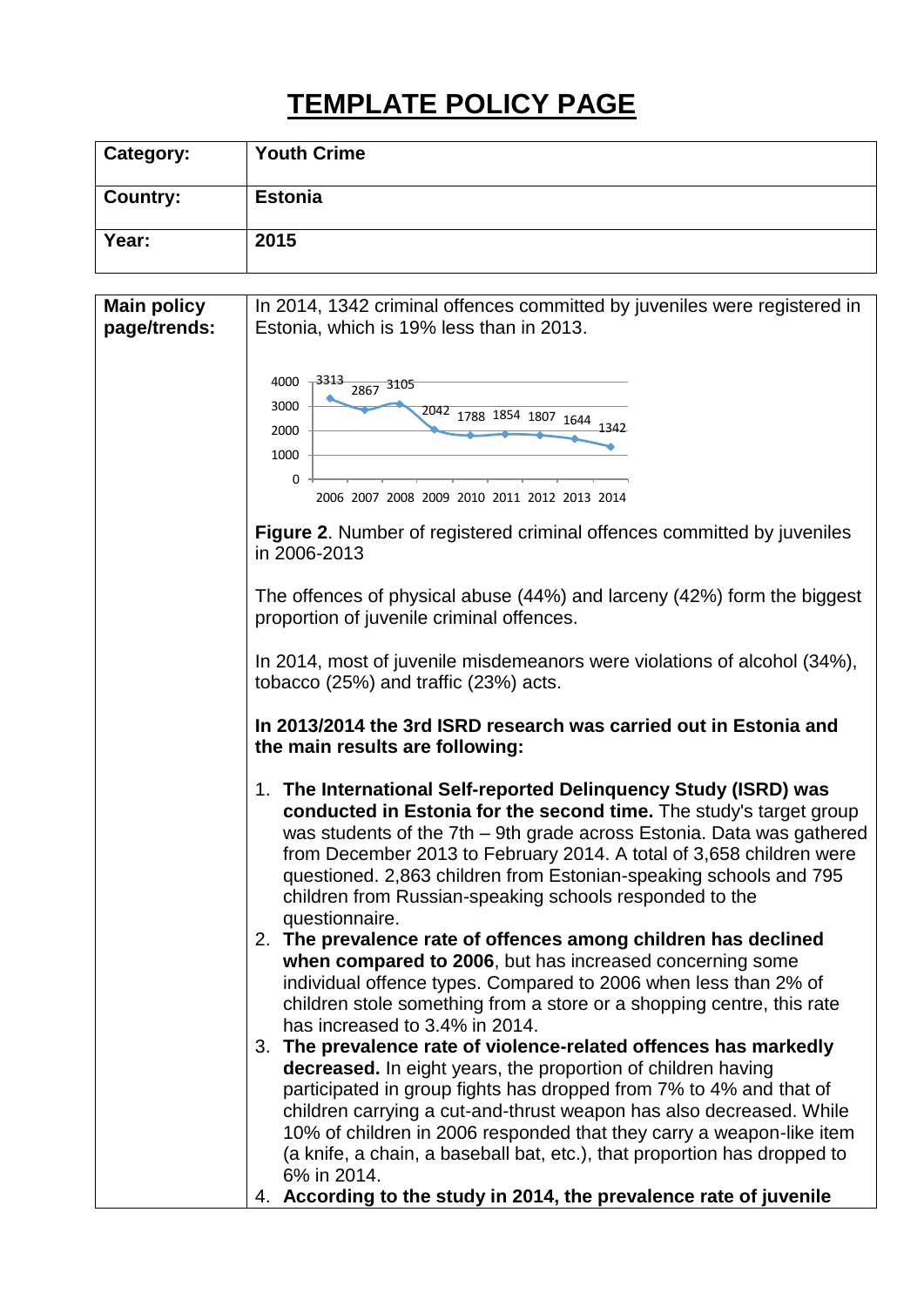| trying of alcohol and cannabis has declined somewhat when<br>compared to 2006. 68% of children questioned in 2014 have tried<br>alcohol at some point in their life, while that proportion was 87% in<br>2006; 12% of children participated in this study have tried hashish and<br>marijuana at some point in their life, yet 16% of those questioned eight<br>years ago had experimented with cannabis products.<br>5. Less girls than boys commit violent offences and serious<br>property offences. The prevalence rate of committing less serious<br>property offences is not different for boys and girls.<br>6. Alcohol consumption is more widespread among girls while<br>cannabis consumption is more widespread among boys. 46% of<br>girls questioned in 2014 reported that they have consumed alcohol in<br>the month preceding the study; that proportion was 41% among boys.<br>At the same time, 5% of boys and 3% of girls admitted to having<br>consumed cannabis in the past month.<br>7. Russian children commit offences more frequently than Estonian<br>children. There are differences in almost all offence types studied,<br>except sales and mediation of narcotics where there are no statistically<br>significant differences between Russian and Estonian juveniles.<br>8. Alcohol consumption is more widespread among Estonian<br>juveniles, while cannabis consumption is similar among Russian and<br>Estonian juveniles. Hard drugs are more frequently consumed among<br>Russian juveniles.<br>9. In 2014, every 5th child of 13-16 years of age has been victimized<br>by theft. The proportion of being victimized by theft has increased<br>from 19% in 2006 to 22% in 2014.<br>10.7% of children reported that they have been hit or injured<br>severely enough in the past year to require medical assistance. This<br>proportion has increased when compared to the previous study: in<br>2006, less than 5% reported that they have been attacked.<br>11.16% of children have experienced bullying online, via e-mail or texting;<br>6% of children have experienced threats of violence or use of violence<br>against them on the basis of their religion, language, skin tone, social<br>status or other hate crimes during the year preceding the study.<br>12. More girls than boys are victimized by cyber-bullying and theft.<br>19% of girls and 12% of boys questioned in the study reported being<br>victimized by cyber-bullying. 23% of girls and 20% of boys have been<br>victimized by theft.<br>13. In absolutely all offences studied, Russian children are victimized<br>more frequently than Estonian children. Russian children are<br>victimized two times more often by cyber-bullying and three times<br>more often by an assault.<br>14. As a rule, being victimized is not reported to the police. Most<br>frequently, the police are notified if a child is victimized by theft or<br>robbery. The police learn of every 5th incident among the two latter,<br>while 4 out of 5 incidents remain hidden. The least known are incidents<br>of hate crimes (10%) and cyber-bullying (7%). More boys than girls<br>being victimized are reported to the police. The police receive reports<br>of Russian children being victimized more frequently than reports of<br>Estonian children being victimized, except robbery incidents.<br>Becoming victimized by robbery is reported to the police two times<br>more frequently in the case of Estonian children (25%) than in the case |  |
|------------------------------------------------------------------------------------------------------------------------------------------------------------------------------------------------------------------------------------------------------------------------------------------------------------------------------------------------------------------------------------------------------------------------------------------------------------------------------------------------------------------------------------------------------------------------------------------------------------------------------------------------------------------------------------------------------------------------------------------------------------------------------------------------------------------------------------------------------------------------------------------------------------------------------------------------------------------------------------------------------------------------------------------------------------------------------------------------------------------------------------------------------------------------------------------------------------------------------------------------------------------------------------------------------------------------------------------------------------------------------------------------------------------------------------------------------------------------------------------------------------------------------------------------------------------------------------------------------------------------------------------------------------------------------------------------------------------------------------------------------------------------------------------------------------------------------------------------------------------------------------------------------------------------------------------------------------------------------------------------------------------------------------------------------------------------------------------------------------------------------------------------------------------------------------------------------------------------------------------------------------------------------------------------------------------------------------------------------------------------------------------------------------------------------------------------------------------------------------------------------------------------------------------------------------------------------------------------------------------------------------------------------------------------------------------------------------------------------------------------------------------------------------------------------------------------------------------------------------------------------------------------------------------------------------------------------------------------------------------------------------------------------------------------------------------------------------------------------------------------------------------------------------------------------------------------------------------------------------------------------------------------------------------------------------------------------------------------------------------------------------------------------------------------------------------------------------------------------------------------------------------------------------------------------|--|
|                                                                                                                                                                                                                                                                                                                                                                                                                                                                                                                                                                                                                                                                                                                                                                                                                                                                                                                                                                                                                                                                                                                                                                                                                                                                                                                                                                                                                                                                                                                                                                                                                                                                                                                                                                                                                                                                                                                                                                                                                                                                                                                                                                                                                                                                                                                                                                                                                                                                                                                                                                                                                                                                                                                                                                                                                                                                                                                                                                                                                                                                                                                                                                                                                                                                                                                                                                                                                                                                                                                                                      |  |
|                                                                                                                                                                                                                                                                                                                                                                                                                                                                                                                                                                                                                                                                                                                                                                                                                                                                                                                                                                                                                                                                                                                                                                                                                                                                                                                                                                                                                                                                                                                                                                                                                                                                                                                                                                                                                                                                                                                                                                                                                                                                                                                                                                                                                                                                                                                                                                                                                                                                                                                                                                                                                                                                                                                                                                                                                                                                                                                                                                                                                                                                                                                                                                                                                                                                                                                                                                                                                                                                                                                                                      |  |
|                                                                                                                                                                                                                                                                                                                                                                                                                                                                                                                                                                                                                                                                                                                                                                                                                                                                                                                                                                                                                                                                                                                                                                                                                                                                                                                                                                                                                                                                                                                                                                                                                                                                                                                                                                                                                                                                                                                                                                                                                                                                                                                                                                                                                                                                                                                                                                                                                                                                                                                                                                                                                                                                                                                                                                                                                                                                                                                                                                                                                                                                                                                                                                                                                                                                                                                                                                                                                                                                                                                                                      |  |
|                                                                                                                                                                                                                                                                                                                                                                                                                                                                                                                                                                                                                                                                                                                                                                                                                                                                                                                                                                                                                                                                                                                                                                                                                                                                                                                                                                                                                                                                                                                                                                                                                                                                                                                                                                                                                                                                                                                                                                                                                                                                                                                                                                                                                                                                                                                                                                                                                                                                                                                                                                                                                                                                                                                                                                                                                                                                                                                                                                                                                                                                                                                                                                                                                                                                                                                                                                                                                                                                                                                                                      |  |
|                                                                                                                                                                                                                                                                                                                                                                                                                                                                                                                                                                                                                                                                                                                                                                                                                                                                                                                                                                                                                                                                                                                                                                                                                                                                                                                                                                                                                                                                                                                                                                                                                                                                                                                                                                                                                                                                                                                                                                                                                                                                                                                                                                                                                                                                                                                                                                                                                                                                                                                                                                                                                                                                                                                                                                                                                                                                                                                                                                                                                                                                                                                                                                                                                                                                                                                                                                                                                                                                                                                                                      |  |
|                                                                                                                                                                                                                                                                                                                                                                                                                                                                                                                                                                                                                                                                                                                                                                                                                                                                                                                                                                                                                                                                                                                                                                                                                                                                                                                                                                                                                                                                                                                                                                                                                                                                                                                                                                                                                                                                                                                                                                                                                                                                                                                                                                                                                                                                                                                                                                                                                                                                                                                                                                                                                                                                                                                                                                                                                                                                                                                                                                                                                                                                                                                                                                                                                                                                                                                                                                                                                                                                                                                                                      |  |
|                                                                                                                                                                                                                                                                                                                                                                                                                                                                                                                                                                                                                                                                                                                                                                                                                                                                                                                                                                                                                                                                                                                                                                                                                                                                                                                                                                                                                                                                                                                                                                                                                                                                                                                                                                                                                                                                                                                                                                                                                                                                                                                                                                                                                                                                                                                                                                                                                                                                                                                                                                                                                                                                                                                                                                                                                                                                                                                                                                                                                                                                                                                                                                                                                                                                                                                                                                                                                                                                                                                                                      |  |
|                                                                                                                                                                                                                                                                                                                                                                                                                                                                                                                                                                                                                                                                                                                                                                                                                                                                                                                                                                                                                                                                                                                                                                                                                                                                                                                                                                                                                                                                                                                                                                                                                                                                                                                                                                                                                                                                                                                                                                                                                                                                                                                                                                                                                                                                                                                                                                                                                                                                                                                                                                                                                                                                                                                                                                                                                                                                                                                                                                                                                                                                                                                                                                                                                                                                                                                                                                                                                                                                                                                                                      |  |
|                                                                                                                                                                                                                                                                                                                                                                                                                                                                                                                                                                                                                                                                                                                                                                                                                                                                                                                                                                                                                                                                                                                                                                                                                                                                                                                                                                                                                                                                                                                                                                                                                                                                                                                                                                                                                                                                                                                                                                                                                                                                                                                                                                                                                                                                                                                                                                                                                                                                                                                                                                                                                                                                                                                                                                                                                                                                                                                                                                                                                                                                                                                                                                                                                                                                                                                                                                                                                                                                                                                                                      |  |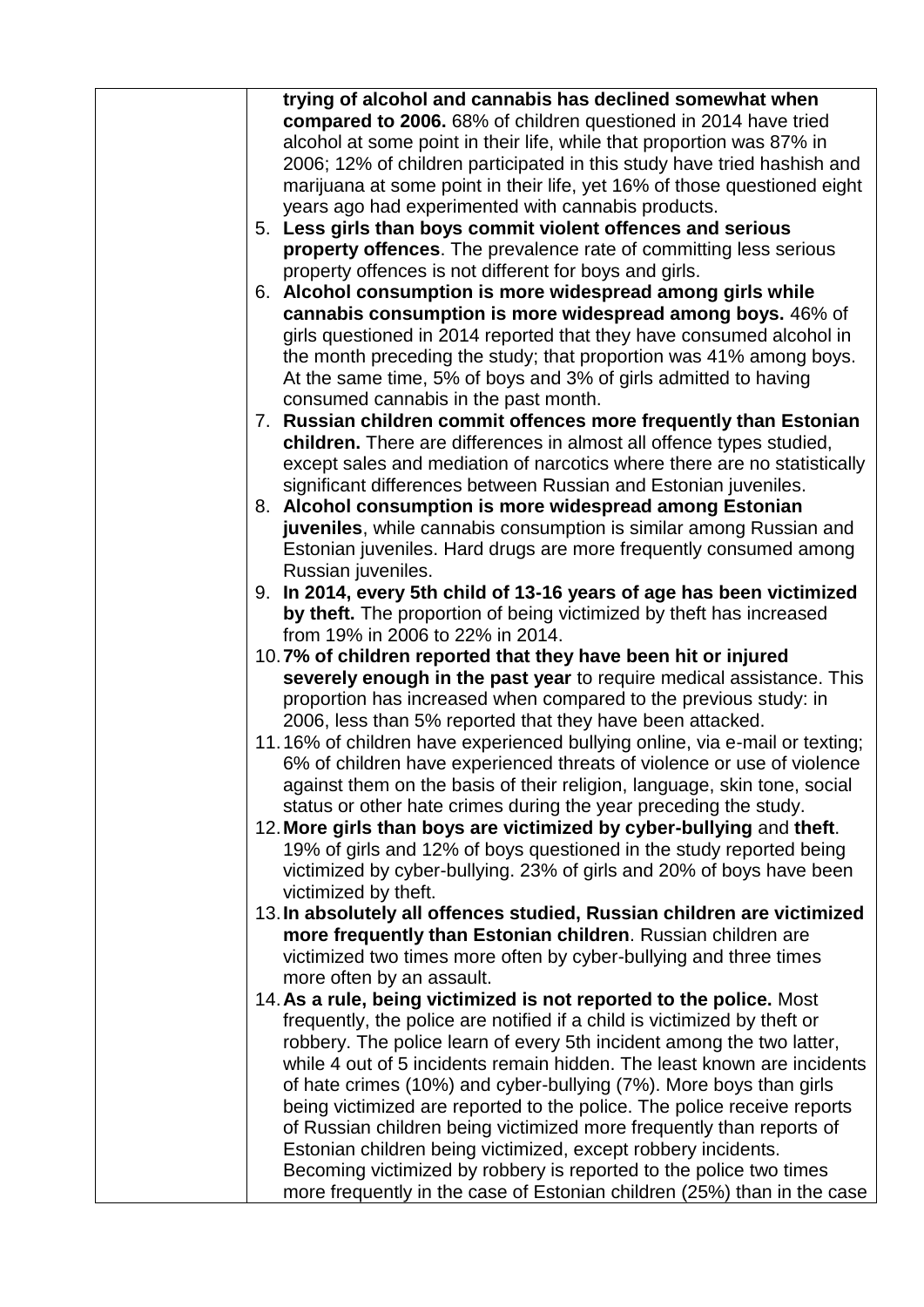| of Russian children (12%).                                                                                                                        |
|---------------------------------------------------------------------------------------------------------------------------------------------------|
| 15. Most often, children are victimized by crime at school or in                                                                                  |
| vicinity thereof. Children have reported that 48% of hate crimes, 44%                                                                             |
| of attacks and 22% of robberies that they have experienced took place                                                                             |
| in the school building or the school yard.                                                                                                        |
| 16.22% of children have been victimized by school bullying, 17%                                                                                   |
| have bullied others. The proportion of bullies is three times higher                                                                              |
| among those children who have been victimized by school bullying,                                                                                 |
| compared to those who have never experienced school bullying. More                                                                                |
| girls than boys are victims of school bullying and rather more boys                                                                               |
| than girls are bullies. Most frequently, children tell their friends (27%)                                                                        |
| or parents (25%) about being victimized by school bullying; 24% of                                                                                |
| children never tell anyone about their worries with bullying.                                                                                     |
| 17. Low socioeconomic status of a child's family or living with a                                                                                 |
| single parent is not a risk factor of children committing offenses.                                                                               |
| At the same time, children living with a single parent are more at risk of                                                                        |
| abusing alcohol.                                                                                                                                  |
| 18. Parents' awareness of the child's activities is a significant                                                                                 |
| protective factor. This means knowing with which friends, where and                                                                               |
| how the child spends their free time. Children coming from families                                                                               |
| with good relations between children and parents, where parents                                                                                   |
| support their children emotionally and monitor their activities and                                                                               |
| where children inform their parents about their life, are less often                                                                              |
| subject to offences. With all other circumstances characterizing the                                                                              |
| relations within the family being equal, the most important protective                                                                            |
| factor is the parents' awareness of the child's activities.                                                                                       |
| 19. A risk factor of children committing offences is tensions and                                                                                 |
| conflicts in the family. 12% of children who participated in the study<br>reported living in a family where the parents have alcohol or narcotics |
| problems. 11% of Estonian children reported their parents having drug                                                                             |
| addiction problems, while 16% of Russian children did so. Alcohol and                                                                             |
| narcotics problems of parents are a risk factor of children committing                                                                            |
| offences. Violent conflicts in the family are also a risk factor of children                                                                      |
| committing offences.                                                                                                                              |
| 20. Corporal punishment and physical abuse of a child increases the                                                                               |
| risk of the child committing an offence. During the year preceding                                                                                |
| the study, 15% of juveniles had been corporally punished by their                                                                                 |
| parents and 4% had been physically abused. Among the girls who                                                                                    |
| responded to this study's questionnaire, 5.6% were physically abused                                                                              |
| during the past year (3.1% among the boys) and 18% of the girls (13%                                                                              |
| of the boys) were subjected to corporal punishment. Corporal                                                                                      |
| punishment is used more often against Russian juveniles; 21% of them                                                                              |
| were subjected to corporal punishment during the year preceding the                                                                               |
| study, while that proportion was 14% among Estonian juveniles. 3.5%                                                                               |
| of Estonian and 7.6% of Russian juveniles reported being abused.                                                                                  |
| 21. A total of 17% of minors reported that one or both of their parents                                                                           |
| work abroad. The most frequent situation is that the father works                                                                                 |
| abroad (14% of the respondents); 2% of the minors reported that their                                                                             |
| mother works abroad and 1% reported that both of their parents work                                                                               |
| abroad. While 15% of Estonian juveniles have one or both parents                                                                                  |
| working aboard, that proportion is 24% among Russian juveniles.                                                                                   |
| 22. Juveniles living alone or with remote relatives or acquaintances                                                                              |
|                                                                                                                                                   |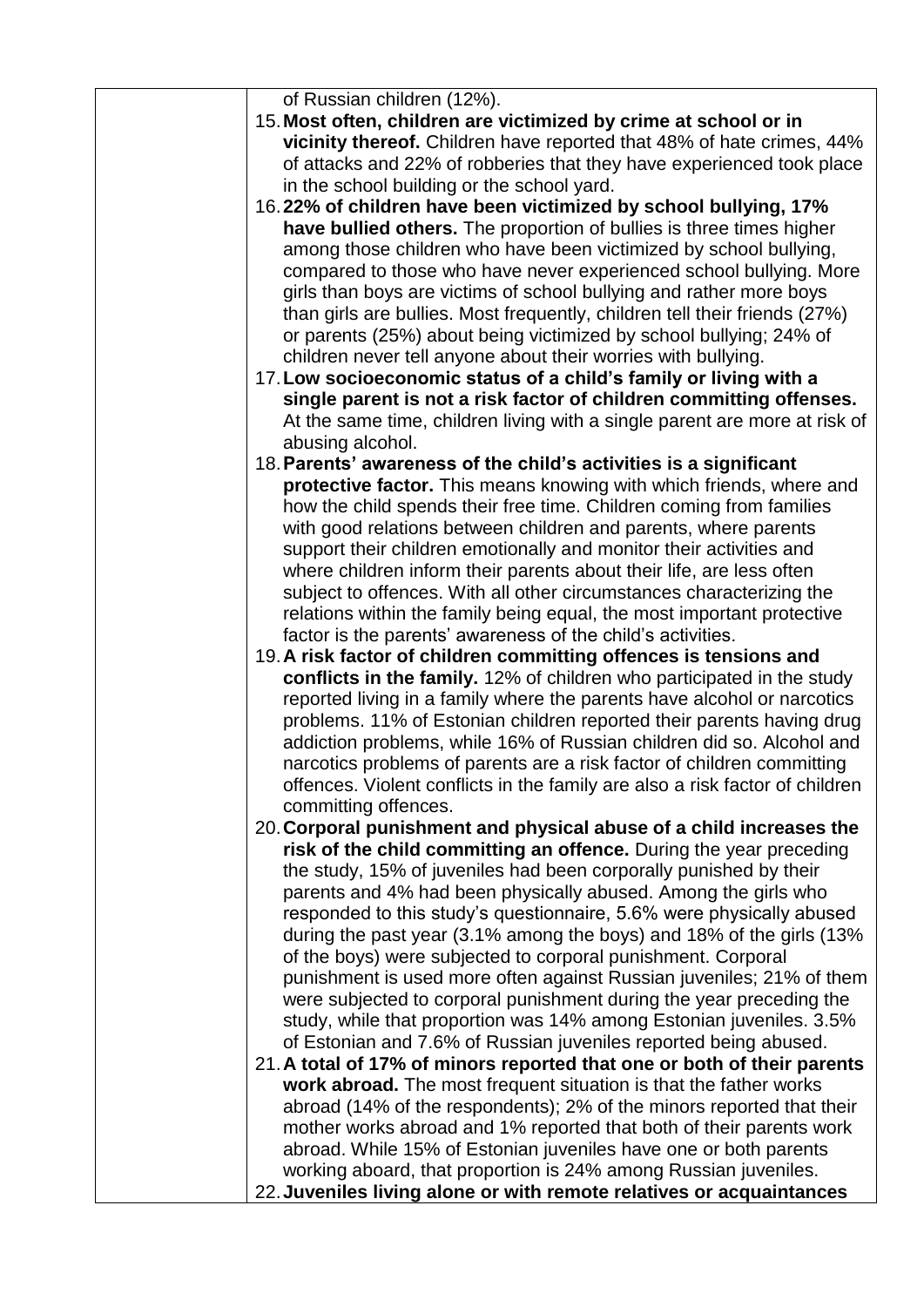|                 | taking care of them are more at risk of committing offences. The<br>risk of minors committing offences increases somewhat if their father<br>starts working abroad (from 18% to 20%) but it increases significantly if<br>their mother does so. Where the parents have started working abroad,<br>the children are more at risk of committing offences and risk behaviour<br>if they live alone or if remote relatives or acquaintances take care of<br>them, compared to the situation where grandparents of older siblings<br>take care of the child.<br>Ministry of Justice (2015). Crime in Estonia 2014.<br>Report of The ISRD-3 research, full report is available here:<br>http://www.kriminaalpoliitika.ee/isrd, English translation is unpublished. |
|-----------------|--------------------------------------------------------------------------------------------------------------------------------------------------------------------------------------------------------------------------------------------------------------------------------------------------------------------------------------------------------------------------------------------------------------------------------------------------------------------------------------------------------------------------------------------------------------------------------------------------------------------------------------------------------------------------------------------------------------------------------------------------------------|
| <b>Relevant</b> | Offences against children are described in the Penal Code in chapter 11                                                                                                                                                                                                                                                                                                                                                                                                                                                                                                                                                                                                                                                                                      |
| legislation:    | division 2 as follows:                                                                                                                                                                                                                                                                                                                                                                                                                                                                                                                                                                                                                                                                                                                                       |
|                 | 144. Sexual intercourse with descendant<br>(1) Sexual intercourse or commission of another act of sexual nature by a<br>parent, person holding parental rights or grandparent with a child or<br>grandchild<br>is punishable by two to eight years' imprisonment.                                                                                                                                                                                                                                                                                                                                                                                                                                                                                            |
|                 | [RT I, 13.12.2013, 5 - entry into force 23.12.2013]                                                                                                                                                                                                                                                                                                                                                                                                                                                                                                                                                                                                                                                                                                          |
|                 | (2) The same act, if committed by a person who has previously committed<br>a criminal offence provided for in this Division,<br>is punishable by three to eight years' imprisonment.<br>[RT I, 13.12.2013, 5 - entry into force 23.12.2013]                                                                                                                                                                                                                                                                                                                                                                                                                                                                                                                  |
|                 | § 145. Sexual intercourse or other act of sexual nature with child<br>(1) Engagement in sexual intercourse or commission of another act of<br>sexual nature by an adult person with a person of less than fourteen years<br>of age                                                                                                                                                                                                                                                                                                                                                                                                                                                                                                                           |
|                 | is punishable by up to five years' imprisonment.<br>(2) The same act, if committed by a person who has previously committed<br>a criminal offence provided for in this Division,<br>is punishable by two to eight years' imprisonment.<br>(3) The same act, if committed by a legal person,<br>is punishable by a pecuniary punishment.<br>[RT I, 13.12.2013, 5 - entry into force 23.12.2013]                                                                                                                                                                                                                                                                                                                                                               |
|                 | § 145 <sup>1</sup> . Buying sex from minors<br>(1) Engaging in sexual intercourse or committing another act of sexual<br>nature with a person of less than eighteen years of age for monetary<br>payment or any other benefit,<br>is punishable by up to three years' imprisonment.<br>(2) An act specified in subsection (1) of this section, if committed against a<br>person of less than fourteen years of age,<br>is punishable by up to five years' imprisonment.<br>(3) The act specified in subsections (1) and (2) of this section, if it was<br>committed by a person who has previously committed a criminal offence<br>provided for in this Division,                                                                                            |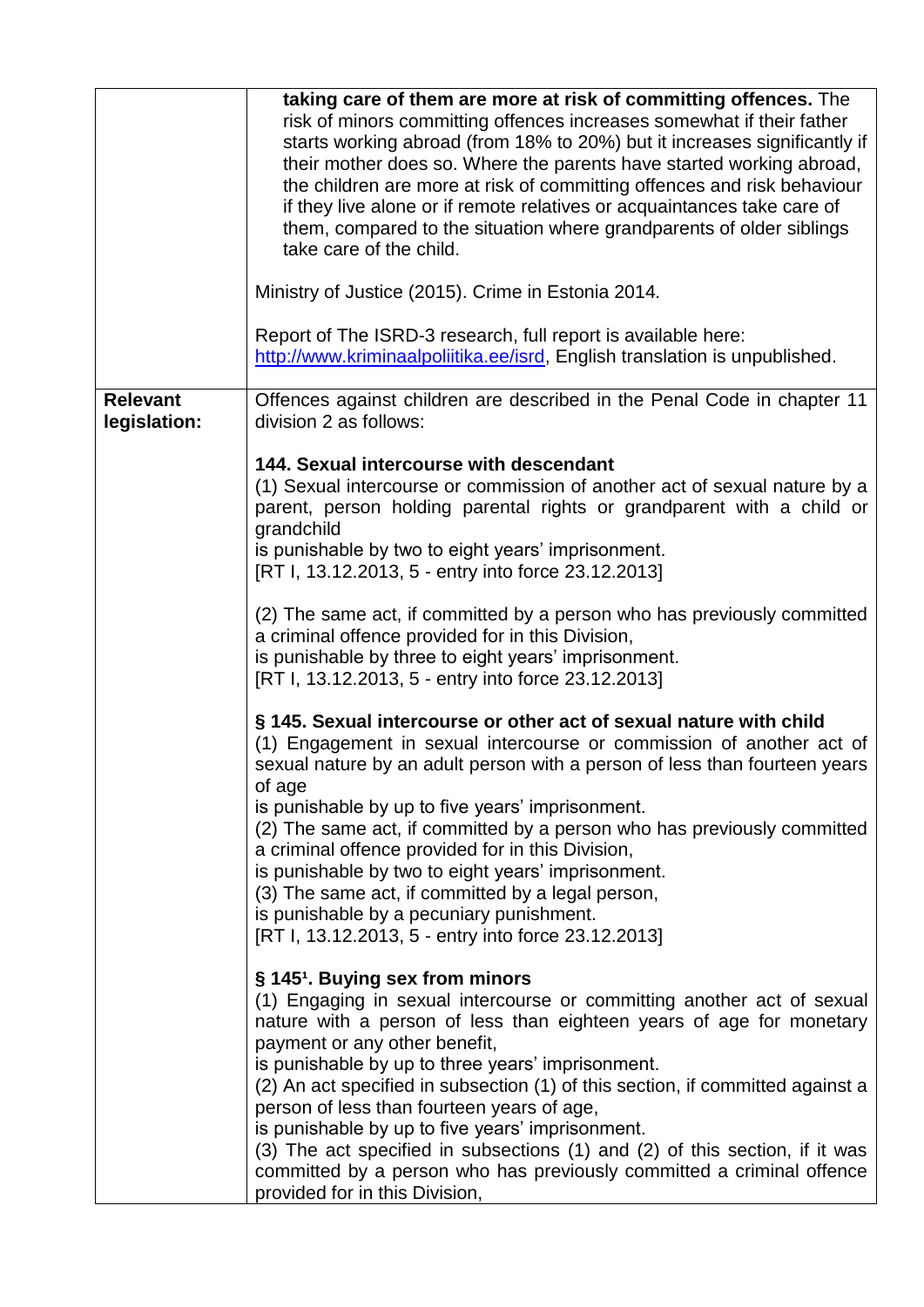| is punishable by two to eight years' imprisonment.<br>(4) An act specified in subsection (1) or (2) of this section, if committed by<br>a legal person,                                                                                                                                                                                                                                                                                                                                                                                                                                                                                                                                                       |
|---------------------------------------------------------------------------------------------------------------------------------------------------------------------------------------------------------------------------------------------------------------------------------------------------------------------------------------------------------------------------------------------------------------------------------------------------------------------------------------------------------------------------------------------------------------------------------------------------------------------------------------------------------------------------------------------------------------|
| is punishable by a pecuniary punishment.<br>[RT I, 13.12.2013, 5 - entry into force 23.12.2013]                                                                                                                                                                                                                                                                                                                                                                                                                                                                                                                                                                                                               |
| § 147. Inability of person of less than ten years to comprehend<br>Within the meaning of the offences provided for in this Division, a person<br>is deemed to be incapable to comprehend if he or she is less than ten<br>years of age.                                                                                                                                                                                                                                                                                                                                                                                                                                                                       |
| § 175. Human trafficking in order to take advantage of minors<br>(1) Influencing of a person of less than eighteen years of age in order to<br>cause him or her to commence or continue commission of a criminal<br>offence, begging, engagement in prostitution or working under unusual<br>conditions or to appear as a model or actor in the manufacture of a<br>pornographic or erotic performance or work, but it does not contain the<br>necessary elements of an offence provided for in § 133 of this Code, and<br>a person aiding in other manner in the activities specified in this section of<br>a person of less than eighteen years of age, is punishable by two to ten<br>years' imprisonment. |
| (11) The same act if committed by a person who has previously<br>committed a criminal offence provided for in this section or §§ 133 to<br>1333, § 1751 or §§ 178 to 179, is punishable by three to ten years'<br>imprisonment.                                                                                                                                                                                                                                                                                                                                                                                                                                                                               |
| (2) The same act, if committed by a legal person, is punishable by a<br>pecuniary punishment.                                                                                                                                                                                                                                                                                                                                                                                                                                                                                                                                                                                                                 |
| (3) For the criminal offence provided for in this section, the court shall<br>impose extended confiscation of assets or property acquired by the<br>criminal offence pursuant to the provisions of § 832 of this Code.<br>[RT I, 13.12.2013, 5 - entry into force 23.12.2013]                                                                                                                                                                                                                                                                                                                                                                                                                                 |
| § 175 <sup>1</sup> . Requesting access to child pornography and watching                                                                                                                                                                                                                                                                                                                                                                                                                                                                                                                                                                                                                                      |
| thereof<br>(1) Knowingly requesting access to child pornography or knowingly<br>watching a pornographic performance involving a person younger than<br>eighteen years of age or of a pornographic or erotic performance involving<br>a person younger than fourteen years of age is punishable by a pecuniary<br>punishment or up to two years' imprisonment. [RT I, 23.12.2014, 14 -<br>entry into force 01.01.2015]                                                                                                                                                                                                                                                                                         |
| (2) The same act, if committed by a person who has previously committed<br>a criminal offence provided for in this section or §§ 175 or 178 to 179, is<br>punishable by up to three years' imprisonment. [RT I, 23.12.2014, 14 -<br>entry into force 01.01.2015]                                                                                                                                                                                                                                                                                                                                                                                                                                              |
| (3) The same act, if committed by a legal person, is punishable by a<br>pecuniary punishment. [RT I, 13.12.2013, 5 - entry into force 23.12.2013]                                                                                                                                                                                                                                                                                                                                                                                                                                                                                                                                                             |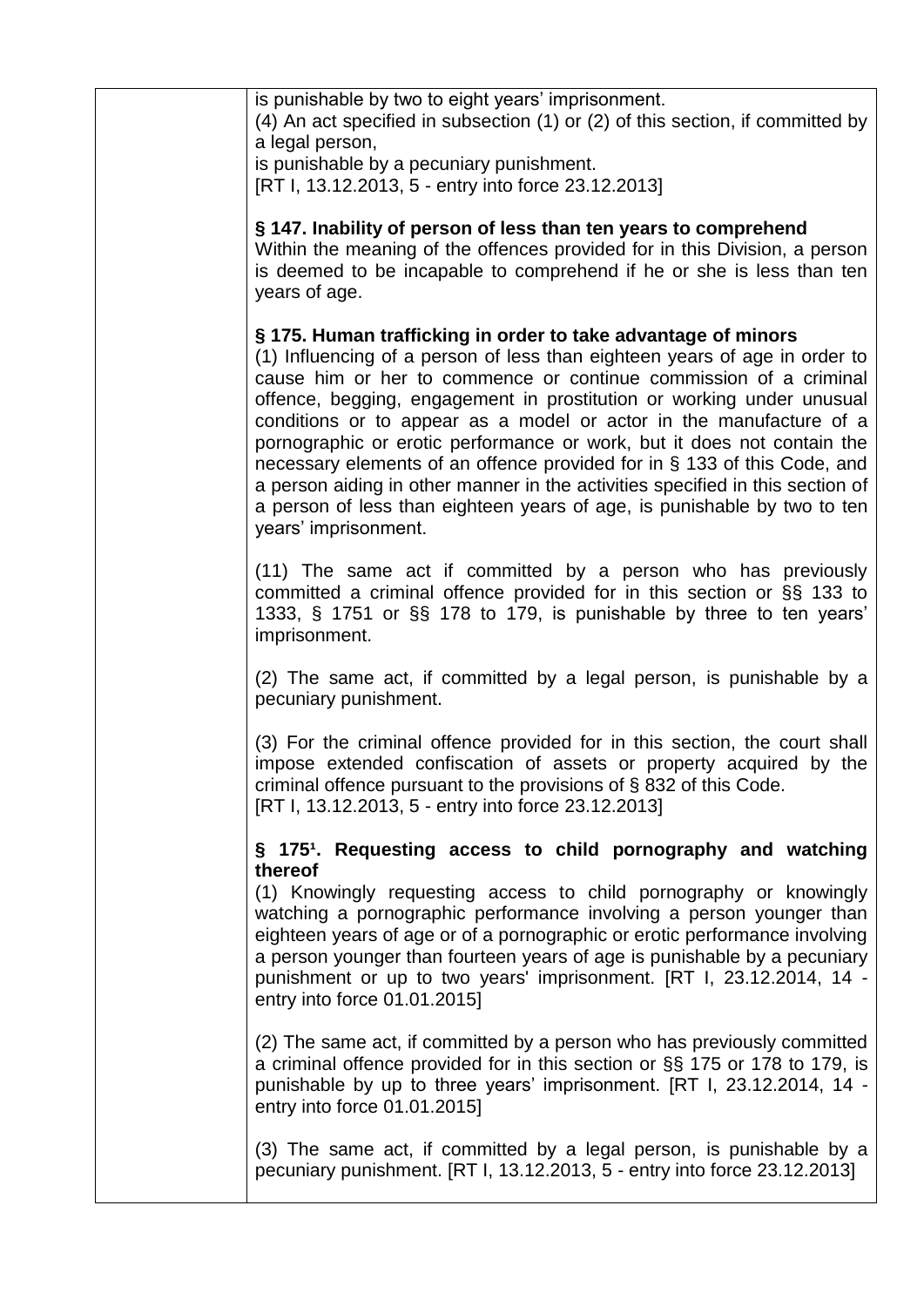| § 178. Manufacture of works involving child pornography or making |  |  |
|-------------------------------------------------------------------|--|--|
| child pornography available                                       |  |  |

(1) Manufacture, acquisition or storing, handing over, displaying or making available to another person in any other manner of pictures, writings or other works or reproductions of works depicting a person of less than eighteen years of age in a pornographic situation, or a person of less than fourteen years of age in a pornographic or erotic situation, is punishable by a pecuniary punishment or up to three years' imprisonment.

(11) The same act if committed by a person who has previously committed a criminal offence provided for in this section or §§ 175, 1751, 1781 or 179, is punishable by one to three years' imprisonment.

(2) The same act, if committed by a legal person, is punishable by a pecuniary punishment. [RT I, 13.12.2013, 5 - entry into force 23.12.2013]

## § 178<sup>1</sup>. Agreement of sexual purpose for meeting with child

(1) Making a proposal for meeting a person of less than eighteen years of age who was not capable of comprehending the situation, or a person of less than fourteen years of age, or concluding an agreement to meet him or her, and performance of an act preparing the meeting, if the aim of the meeting is to commit an offence of sexual nature provided for in §§ 133, 1331, 141-1451, 175, 1751, 178 or 179 of this Code with respect to the specified person, is punishable by a pecuniary punishment or up to three years' imprisonment. [RT I, 13.12.2013, 5 - entry into force 23.12.2013]

(11) The same act if committed by a person who has previously committed a criminal offence provided for in this section or §§ 175, 1751, 178 or 179, is punishable by one to three years' imprisonment. [RT I, 13.12.2013, 5 - entry into force 23.12.2013]

(2) The same act, if committed by a legal person, is punishable by a pecuniary punishment. [RT I 2010, 10, 44 - entry into force 15.03.2010]

## **§ 179. Sexual enticement of children**

(1) Handing over, displaying or making otherwise pornographic works or reproductions thereof knowingly available to a person of less than fourteen years of age, or showing sexual abuse to such person or engaging in sexual intercourse in the presence of such person or knowingly sexually enticing such person in any other manner is punishable by a pecuniary punishment or up to three years' imprisonment. [RT I, 13.12.2013, 5 - entry into force 23.12.2013]

(11) The same act if committed by a person who has previously committed a criminal offence provided for in this section or §§ 175, 1751, 178 or 178<sup>1</sup> is punishable by one to three years' imprisonment. [RT I, 13.12.2013, 5 - entry into force 23.12.2013]

(2) The same act, if committed by a legal person, is punishable by a pecuniary punishment.